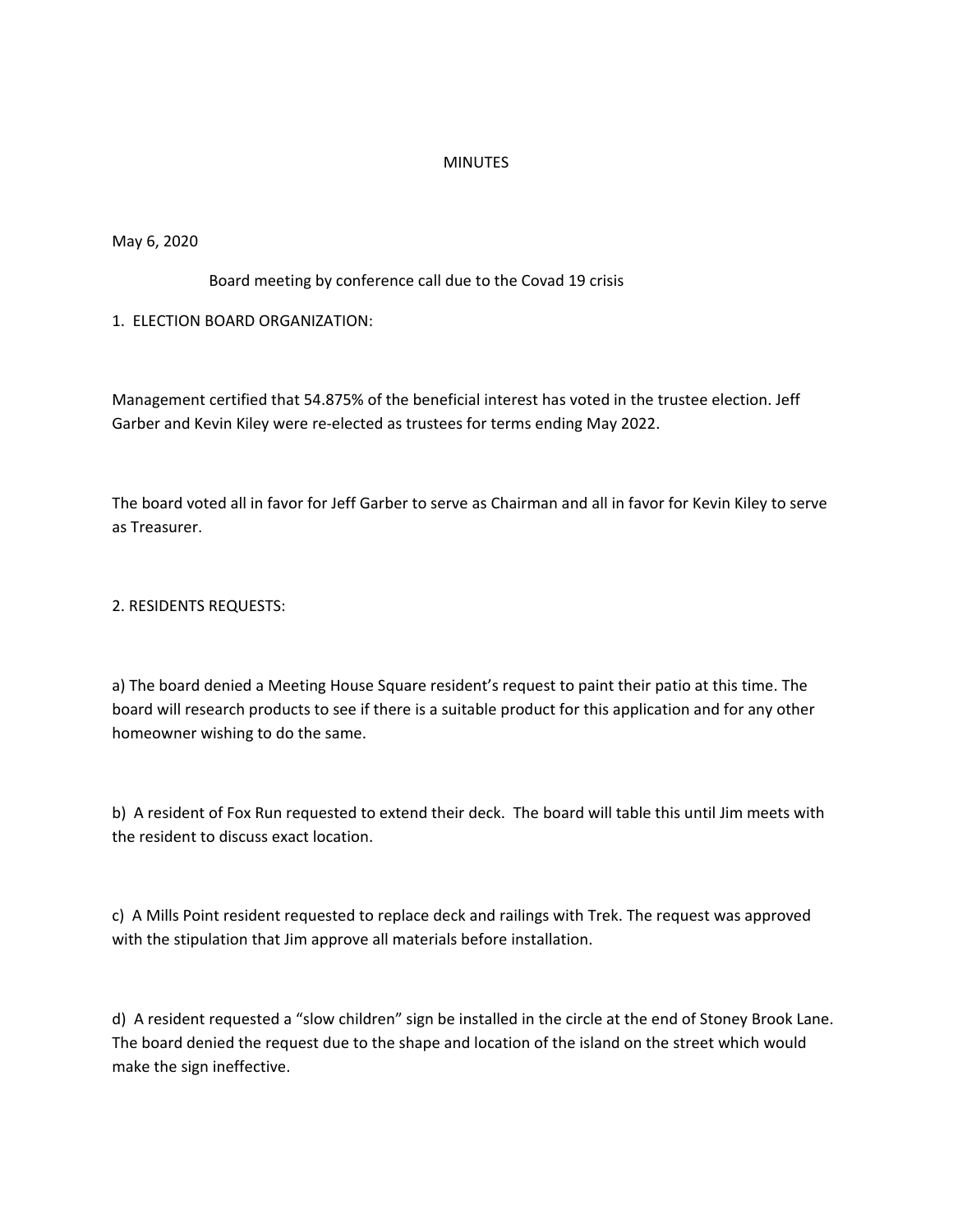3) NEW BUSINESS:

a) The board discussed getting quotes to fill some cracks in the roadways. Jay Miller will contact vendors to get a few quotes.

b) At our request the Middleton health director is consulting with the state to clarify what constitutes a semi-public pool which cannot be opened under the current state Covad-19 guidelines. Subsequent to the board meeting the health director got back to us and stated that the state considers condominium association pools to be semi‐public and are not allowed to be open under the current guidelines. The health director also stated that when the state changes the guidelines he would considering allowing the pools to open with certain restrictions at first.

c) Jim will paint the fence which is being installed around the clubhouse HVAC white to match our other fences.

OLD BUSINESS:

a) Junior Moses an experienced carpenter will be Jim's summer helper, his first duty will be to work with Jim in the prep of the buildings in this year's paint cycle. His first will be Monday May 11, 2020.

d) The Waste Water Treatment Plant filter replacement was completed last week with no unforeseen issues.

d) The irrigation will start up soon. Stefano's will be finalizing any needed repairs.

e) The list of front step repairs to be done this year is in the process of being created

FINANCIALS: